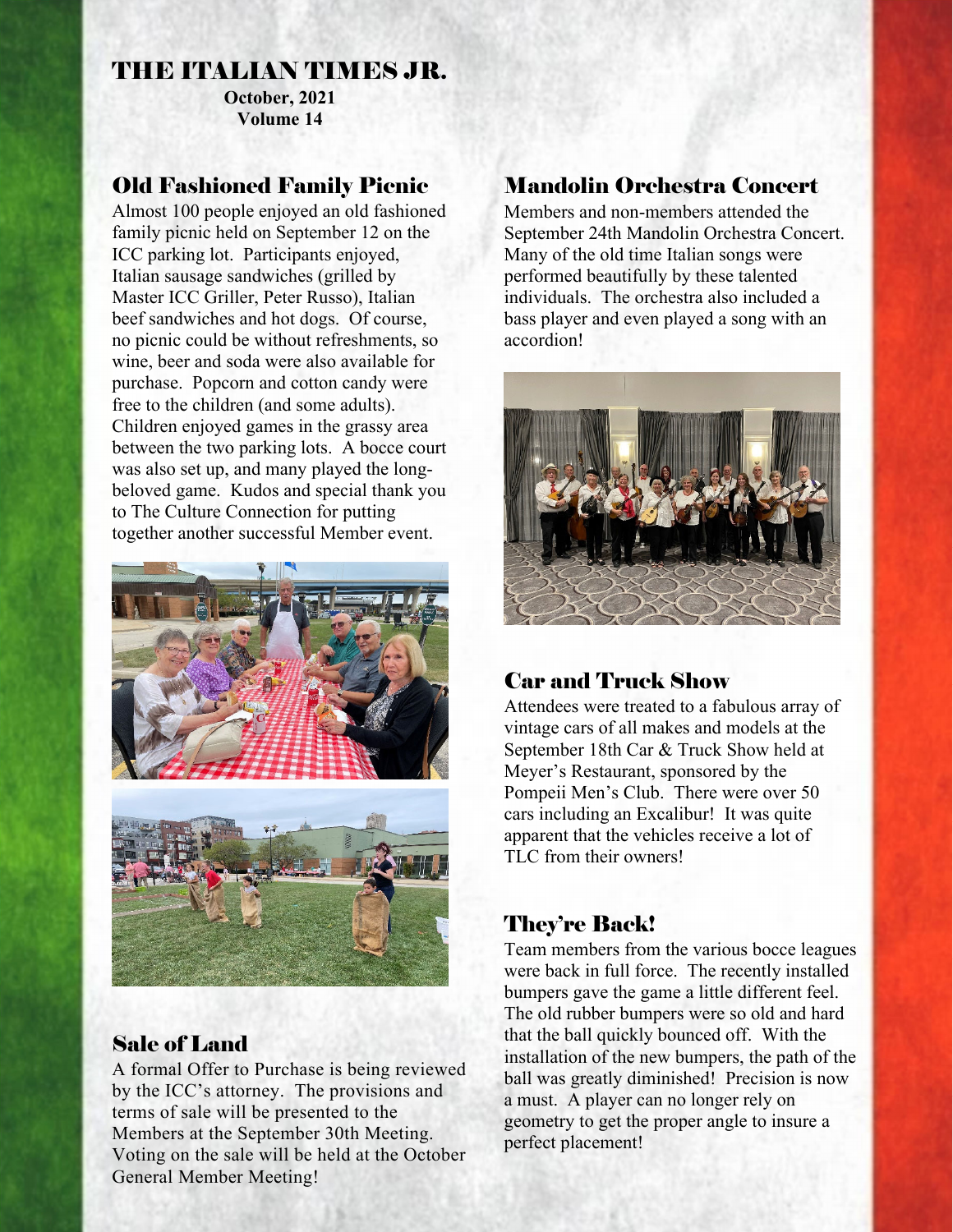# General Membership Meeting

Because of Summerfest on Thursday, September 16th, the General Membership Meeting was postponed to September 30th. The decision to change the meeting date was made by a unanimous decision by the Board of Directors and Executive Committee after suffering the effects of the Summerfest traffic at the September 9th Board Meeting!

# T-Bug Goes to Italy



Author Katy Vetta will hold a "launch party" at the ICC on Sunday, October 3, from noon until 2:00. Refreshments and lunch will be provided for the children. She will read and discuss excerpts from her recent children's book *"T-Bug Goes To Italy"* which is about a bug's experiences as it travels through Italy learning about Italy's fascinating culture and country. Along the way readers will learn about insects like T and how important they are in EVERYONE'S world. If you are unable to attend, here's the link so you can purchase a book.

https://www.orangehatpublishing.com/bookstore

[*Editor's note*: This would make a wonderful gift for your children/grandchildren to learn about our Italian heritage. St. Nicholas and Christmas are just around the corner.]

#### New Members

The following individuals have joined the Italian Community Center. Welcome. We're excited that you joined us:

Judy Schrade James Cherubini Kathleen Wall

# Movie Night

Golden Door will be shown at the October 8th Movie Night and it is being sponsored by Papa Luigi a/k/a Sal Purpora**.** The movie is about a poor rural Italian family who, inspired by postcard images of the U.S. and its riches, immigrate to America in the early 20th Century. Salvatore, the main character, shows his steely determination against steep odds and harsh conditions. You might want to have a hanky available when watching this movie! Sandwiches, snacks and refreshments will be available for purchase.

Mary Anne Ceraso Alioto is looking for sponsors for the 2022 season. Please call her if you are interested in sponsoring a movie night. (414-526-2108)

#### *Future movies*:

November: Ford v. Ferrari December Event: Christmas Caroling

#### Bringing a Smile to Your Face

I told my wife to embrace her mistakes and so she hugged me!

Talking is cheap!" said one man to another. "Talk is cheap? You should talk to my lawyer! Then you'll see that talk isn't cheap!")

Why do black widow spiders kill their mates after mating? To stop the snoring before it starts.